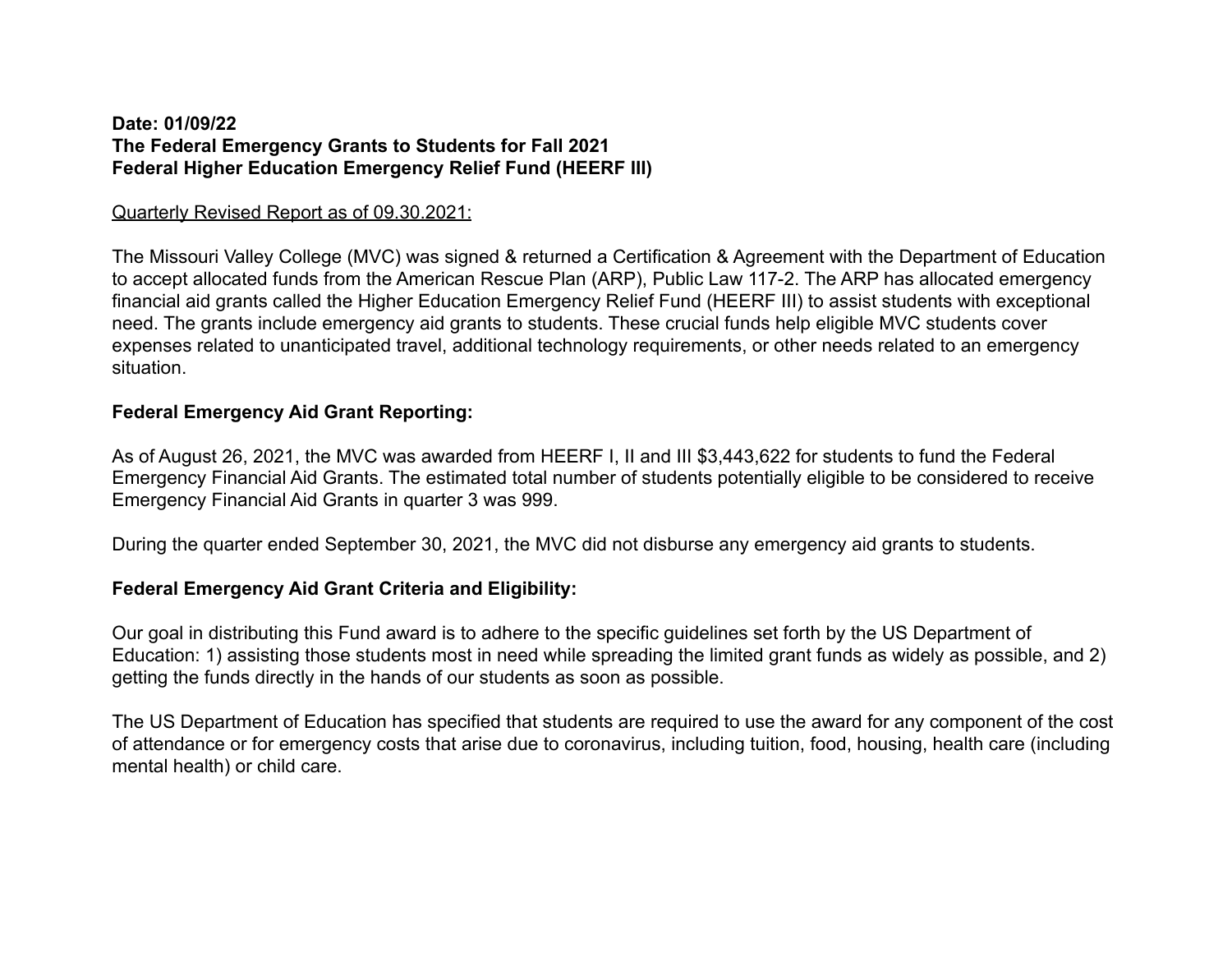Fund proceeds were allocated to eligible students primarily based on the following factors; the Expected Family Contribution (EFC) on the FAFSA of the student, and student classification (Resident Full Time, Commuter or Online Full Time, Resident Part Time, or Commuter or Online Part Time). The table below shows individual award categories by EFC and student classification.

No application was required to receive the student award.

## **Full-time students:**

| <b>EFC Range</b>      | <b>Relief Amount</b>                  |                            |
|-----------------------|---------------------------------------|----------------------------|
|                       | <b>Full-Time Residential Students</b> | <b>Full-Time Commuters</b> |
| 0 to 500              | \$3,250                               | \$2,275                    |
| 501 to 3000           | \$2,900                               | \$2,030                    |
| 3001 to 6000          | \$2,600                               | \$1,820                    |
| 6001 to 12000         | \$2,200                               | \$1,540                    |
| 12001 to 20000        | \$1,900                               | \$1,330                    |
| 20001 or higher       | \$1,280                               | \$895                      |
| No FY 20-21 FAFSA/EFC | \$800                                 | \$560                      |

# **Part-Time Students:**

For students attending MVC on a less-than full time basis (less than 12 hours for undergraduate students or less than 9 hours for graduate students), the relief amount was determined using the following formula: